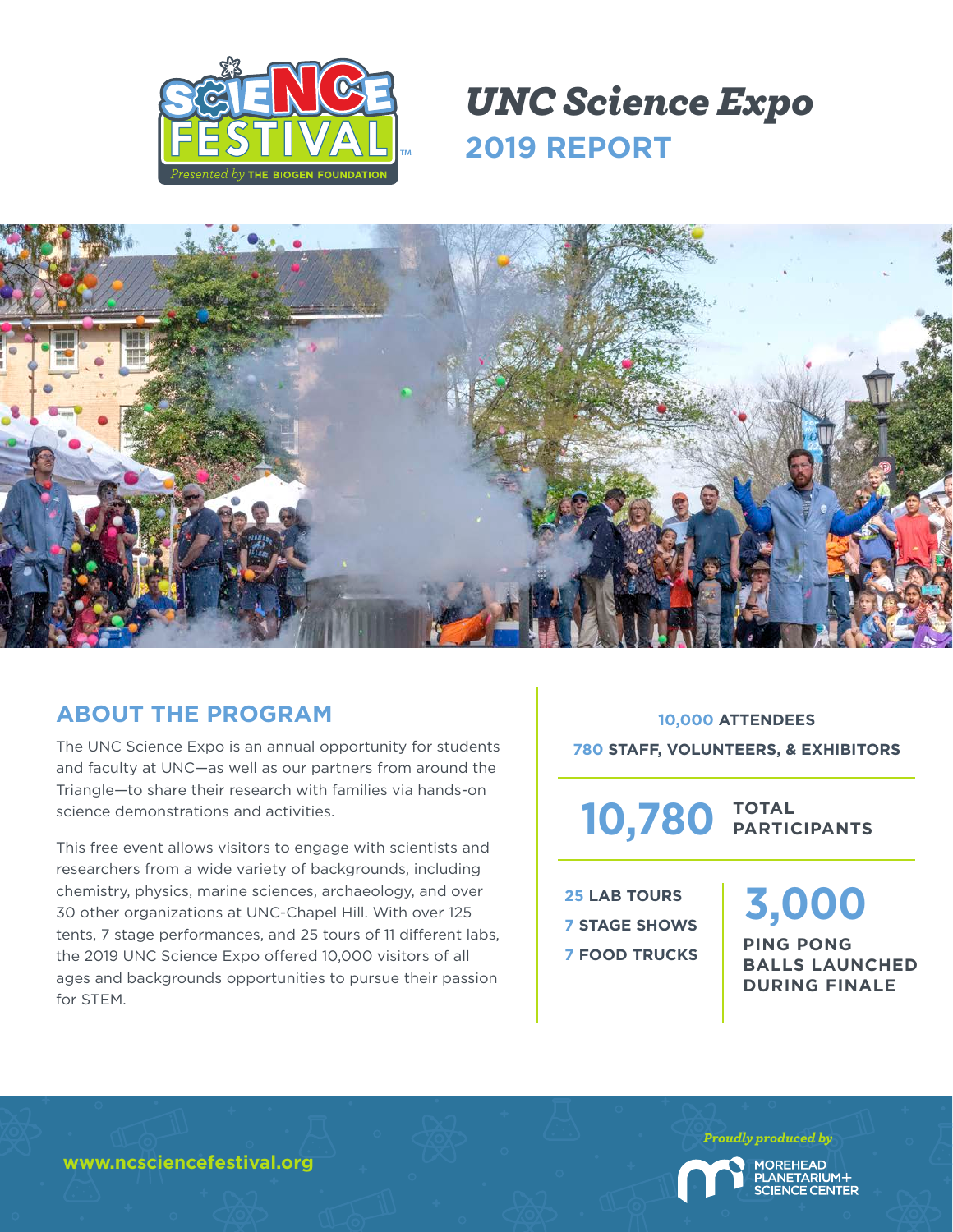

## **2019 UNC SCIENCE EXPO EXHIBITORS**

#### **UNC-CHAPEL HILL ORGANIZATIONS**

Ackland Art Museum

Allies for Minorities and Women in Science and Engineering

Alpha Chi Sigma

American Red Cross Club

Augmented and Virtual Reality Interest Group

Be A Maker @ Carolina

Campus Y

Center for Galapagos Studies

Chancellor's Science Scholars

Children's Research Institute

College of Arts and Sciences

- *• Department of Archaeology*
- *• Department of Art and Art History*
- *• Department of Biology*
- *• Department of Chemistry*
- *• Department of Computer Science*
- *• Department of Exercise and Sports Science*
- *• Department of Geology*
- *• Department of Marine Biology*
- *• Department of Mathematics*
- *• Department of Physics and Astronomy*
- *• Department of Psychology and Neuroscience*
- *• Department of Statistics and Operations Research*

Edible Campus

Feelin' DNA

Future Science Educators

**www.ncsciencefestival.org**

*Proudly produced by* **MOREHEAD** ANETARIUM+ **IENCE CENTER**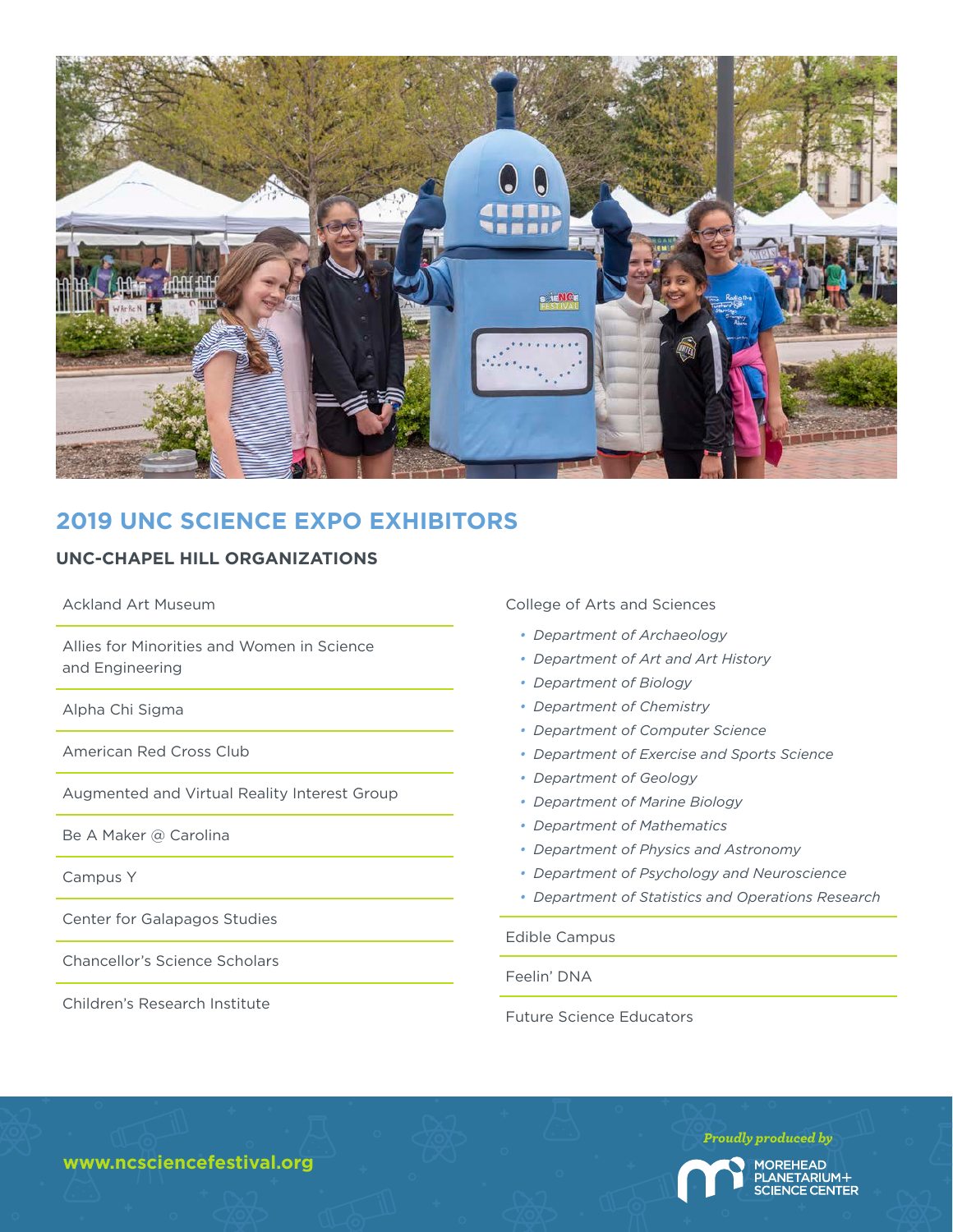## **2019 UNC SCIENCE EXPO EXHIBITORS**

#### **UNC-CHAPEL HILL ORGANIZATIONS (CONTINUED)**

Gillings School of Global Public Health

- *• Department of Environmental Sciences and Engineering*
- *• Public Health Leadership Program*

Institute for the Environment

Joint Department of Biomedical Engineering

Materials Research Society

Morehead Planetarium and Science Center

National Organization for the Professional Advancement of Black Chemists and Chemical Engineers

School of Medicine

- *• Advocates for Inclusion in Medicine and Science*
- *• Bowles Center for Alcohol Studies*
- *• Department of Clinical Laboratory Science*
- *• Department of Pathology and Laboratory Medicine*
- *• Neuroscience Curriculum*

School of Nursing

Eshelman School of Pharmacy

Science Policy Advocacy Group

ScienceDays

#### **NC SCIENCE FESTIVAL SPONSOR EXHIBITS**

Burroughs Wellcome Fund

Novozymes

RTI International

# $\epsilon$

Our department believes strongly in the Science Expo....

It allows kids and parents to access sciences and learn more about lots of areas of science that they might not see in their schools or at home. "

**2019 UNC SCIENCE EXPO EXHIBITOR**

Society for the Advancement of Chicanos/Hispanics and Native Americans in Science

**STEMinority** 

The Gardening and Ethnobotany in Academia Project

Women in Science

Syngenta



**www.ncsciencefestival.org**

SAS